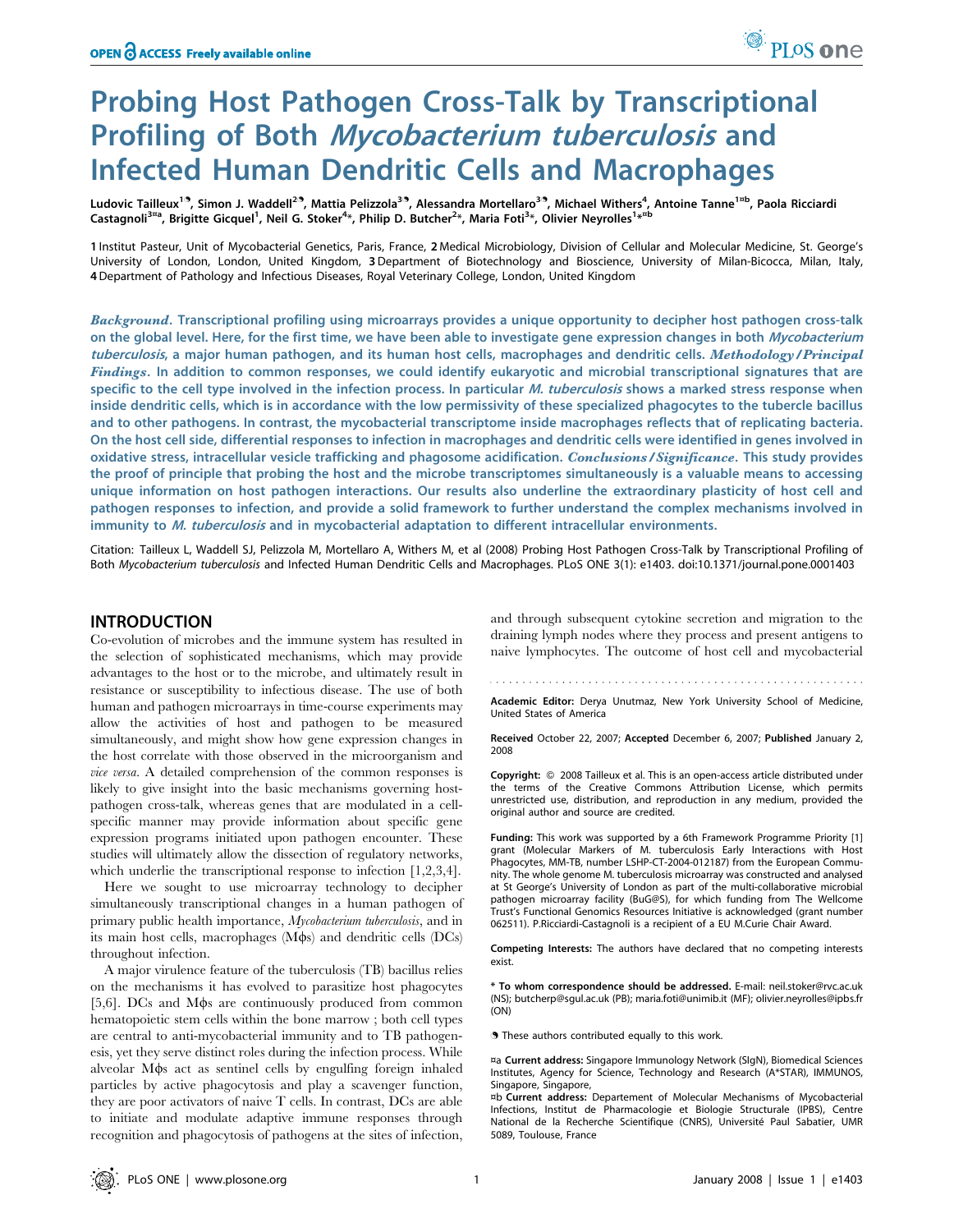interactions most likely depends on differential molecular events, a snapshot of which may be measured in the changing transcriptional profiles of M $\phi$ s and DCs, which we have investigated here. Previously, a number of important studies have been published dealing with global gene expression profiling of M. tuberculosisinfected mouse [7] or human  $[8,9,10,11]$  M $\phi$ s and DCs [8], and with mycobacterial transcriptome analysis in mouse [12] or human M $\phi$ s [13], or in mouse [14,15] or human [16] lung tissue samples. Here were able to compare the transcriptional responses upon mycobacterial infection both in the pathogen and in infected Mos and DCs derived from the same donors. Using microarrays designed to probe the human or the mycobacterial transcriptomes, we could follow these changes simultaneously over time-course experiments. Our results identify a core set of genes that respond similarly in M $\phi$ s and DCs upon M. tuberculosis infection, as well as cell-type specific gene expression patterns; on the microbial side, mycobacteria exhibit both a common response to  $M\phi$  and DC infection, as well as differential responses to the two cell types. In particular, we could identify a clear mycobacterial stress response signature in DCs, which is in line with previous findings on the low replication rate of bacilli inside these cells [17]. In contrast the mycobacterial transcriptome in M $\phi$ s reflects that of intracellularly replicating bacteria.

Altogether, these results highlight that global and simultaneous gene expression profiling of both the host and the pathogen is a useful means of accessing information on host pathogen interactions; our study also provides a solid framework for further understanding host pathogen interactions in TB.

## RESULTS

## M. tuberculosis induces differential responses in human Mos and DCs

Human monocyte-derived M $\phi$ s and DCs were infected by M. tuberculosis for 4, 18 or 48 hours, and cellular transcriptomes were analyzed as compared to the reference transcriptome at the time of infection (time-point 0). Comprehensive gene expression profiles of 9 independent healthy donors were generated with high-density oligonucleotide human arrays with 22,283 probe sets, which in total interrogated the expression levels of approximately 18,400 transcripts and variants, including 14,500 well-characterized human genes. Using unsupervised hierarchical cluster analysis with 11,262 probe sets we identified the differences in gene expression between  $DCs$  and  $M\phi s$ , which readily distinguished the two groups. As shown in Figure 1A, Mos and DCs were found to group into two classes independently of the time-point and of the donor analyzed, thus identifying distinct responses to infection. Moreover, within the same cluster early (0–4 hours) and late (18– 48 hours) molecular signatures could be identified. Altogether, these results clearly show that host cell responses depend mainly on the cell type and the duration of infection, and that donor-todonor variability only weakly influences the response profiles.

A subsequent statistical analysis was applied to select the genes associated with infection. Using the Limma Bioconductor library, 2,251 and 2,615 probe sets were found to be significantly differentially regulated in M $\phi$ s and DCs respectively (Figure 1B). The sets of genes modulated upon infection in M $\phi$ s and DCs mostly overlapped, yet M $\phi$ s and DCs showed clear differences in gene regulation during infection, especially at time-points 18 h and 48 h (Figure 1C). As a validation of our data, we looked at selected examples of genes described as showing altered expression in previous studies. Thus  $CDIa-c$ ,  $CD83$ , and interleukin  $(IL)-12p40$ were modulated in DCs only (Suppl. Figure S1), as previously shown [8,9,18,19,20]. Conversely, expression of  $IL-1\beta$  and  $IL-6$  was induced mostly in M $\phi$ s, as previously reported for both mRNA and protein levels (Suppl. Figure S1 ; [18]).

# Functional annotation and clustering reveal a core response and cell type-specific signatures in M. tuberculosis-infected Mos and DCs

In order to gain insight into the common and differential responses of M $\phi$ s and DCs to *M. tuberculosis* infection, we performed gene functional classification on the basis of the annotation resources provided by GeneOntology (GO) [21] and Kyoto Encyclopedia of Genes and Genomes (KEGG) [22,23]. The annotation terms from each time point analysed were further clustered according to enrichment p-values ( $log_{10}$  of p-value ) in a functional summary as shown in Figure 2.

GO (Figure 2A) and KEGG (Figure 2B) annotations allowed us to identify gene families, whose expression is altered either in M $\phi$ s or in DCs or in both cell types upon infection. Annotation is given according to GO and KEGG nomenclatures. For instance, differentially expressed genes (DEGs) contained in the KEGG « Pathogenic E. coli infection-EPEC » and « Pathogenic E. coli infection-EHEC » categories include genes involved in sensing pathogens, such as TLR4, genes involved in intracellular signalling and trafficking, such as CDC42EP3, and other genes (see the online GO and KEGG databases for further details). The common gene clusters are mostly related to basic cellular processes such as carbohydrate and pyruvate metabolism, aerobic respiration and energy production.

Importantly, cell type-specific signatures are also identified. They are mainly annotated as being involved in the response to infection, as well as in cell motility and cytoskeleton remodelling (Figure 2). In particular, hierarchical clustering of expression patterns of genes related to oxidative stress (Figure 3A), and intracellular vesicle acidification (Figure 3B) and trafficking (Figure 3C) revealed profound differences in  $M\phi$  and DC responses to infection. As a selected example, the expression patterns of the small GTP-binding protein Rac isoforms 1 and 2 were the opposite in the two cell types : while Rac1 was induced in  $DCs$  and barely expressed in  $M\phi s$ , which was confirmed by Western blotting (Figure 4A), the Rac2 isoform was induced in M $\phi$ s and not detected in DCs. Rac is part of the NADPH-dependent phagocyte oxidase (Phox), whose activity is prominently dependent on Rac2 rather than Rac1, at least in neutrophils [24,25]. Other genes encoding Phox subunits, namely  $p40^{phox}$ ,  $p67^{phox}$  and  $gp91^{phox}$  were found to be preferentially expressed and/or induced in  $M\phi s$ , as compared to in DCs, following infection (Figure 3A). Altogether, these results are in agreement with the general idea that M $\phi$ s are more prone to reactive oxygen species (ROS) production than DCs [26], which might limit phagosome acidification and promote antigenic peptide presentation [27]. In line with this view, we demonstrated that M $\phi$ s produce more superoxide anions, as compared to DCs, when treated with PMA or infected with *M. tuberculosis*, on the whole cell level (Figure 4B). In addition to its role in Phox activation, Rac acts as a molecular switch for signal transduction to regulate several cellular functions. The differential expression patterns of Rac1 and Rac2 in  $M$ . tuberculosis-infected M $\phi$ s and DCs might also have important consequences on intracellular trafficking of the bacillus and on various signalling cascades.

In contrast to the response to ROS, inducible nitric oxide synthase  $(NOS2)$  was not induced either in M $\phi$ s or in DCs, which is in accordance with previous reports in human  $M\phi s$  [7,11] and NO production could not be detected in either cell type (data not shown). Although this does not preclude for a role of NO in TB in humans, as attested by *in vitro* and *ex vivo* experiments [28,29], this result is a clear discrepancy with that observed in mouse phagocytes, especially in M $\phi$ s, in which mycobacterial infection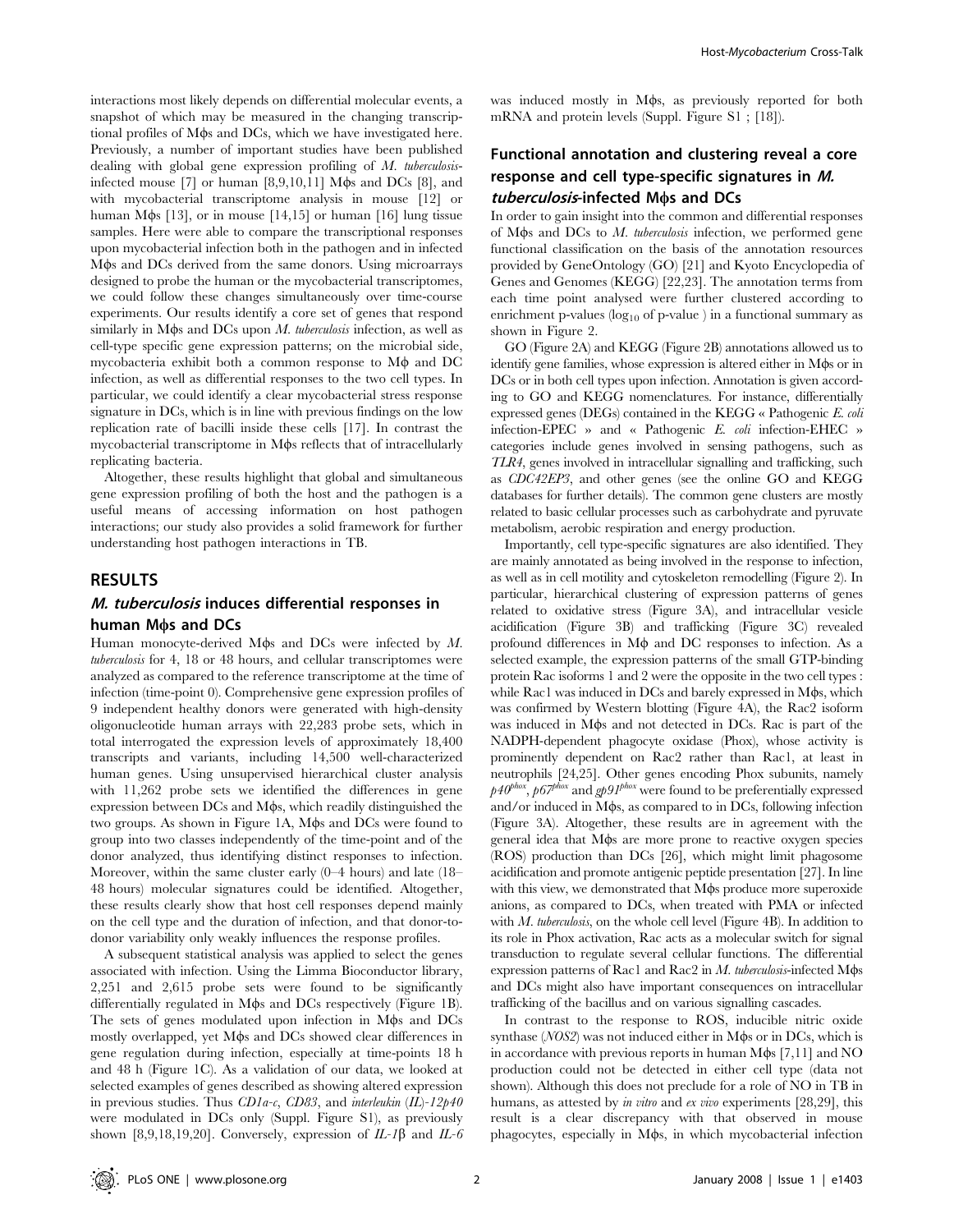

Figure 1. Transcriptional differences between M. tuberculosis-infected Mos and DCs. (A) Hierarchical clustering of arrays indicating the donor  $#$ (1–9), the time of infection (0, 4, 18, 48 h) and the cell type (Mws vs DCs). (B) Venn diagrams illustrating the number of up- and down-regulated genes in Mos (upper panels) and DCs (lower panels) after 4, 18, or 48 h infection, as compared to basal expression levels at the time of infection. (C) Venn diagram showing the number of genes differently modulated in the direct comparison of Mws and DCs after 4, 18, and 48 h infection. doi:10.1371/journal.pone.0001403.g001

induces NOS2 transcription and NO production [7]. Nevertheless, the roles of NO and reactive nitrogen intermediates in TB still remain to be fully elucidated [30].

Another example of differentially regulated genes, of interest in the context of  $M$ . tuberculosis infection, is the family of genes encoding the vesicular (v)-ATPase subunits (Figure 3B), as the mycobacterial phagosome has been reported to avoid fusion with v-ATPase-expressing intracellular vesicles in M $\phi$ s [31,32]. The v-ATPase is composed of two main complexes, the V0 complex responsible for  $H^+$  import from the cytosol into the vesicular lumen, and the V1 complex responsible for ATP hydrolysis. The V0 and V1 complexes are formed of 6 and 8 subunits, respectively.

The ATP6V1H gene, encoding the V1 50/57 kDa subunit, is strongly induced in Mos upon infection, whereas it is barely expressed in DCs. Overall, genes in this class were differentially regulated in M $\phi$ s, but almost all were either not expressed or down-modulated in DCs. Our results suggest that  $M$ . tuberculosis infection induces a marked reprogramming of the v-ATPaseencoding genes in the  $M\phi$ , and pinpoints a profound difference in host cell endocytic machinery response to infection between M $\phi$ s and DCs. In line with this finding, we observed dramatic differences in modulation of genes encoding Rab GTPases and other modulators of intracellular trafficking in infected M $\phi$ s and DCs (Figure 3C). For instance Rab9A was found induced in DCs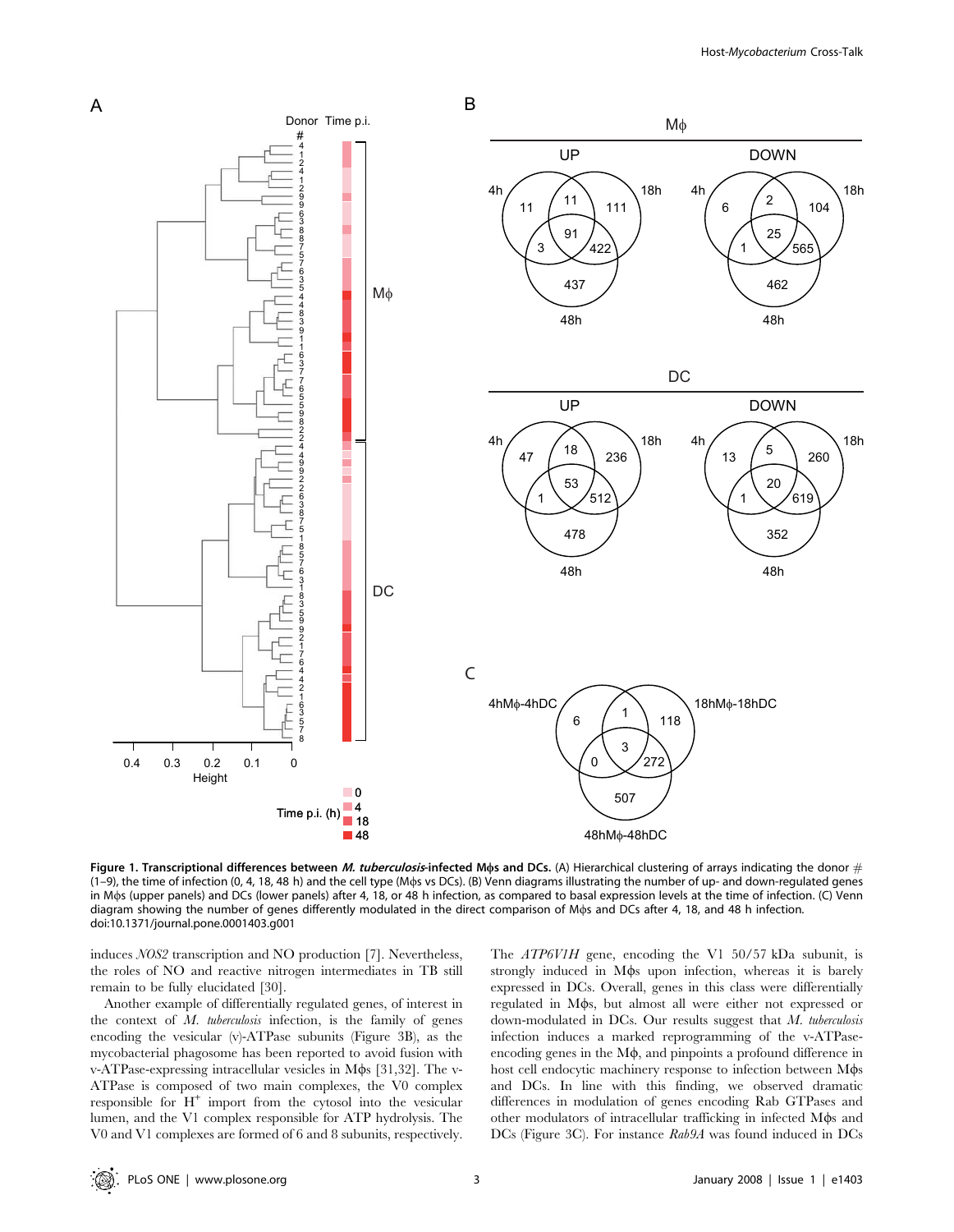

Sequence-specific DNA binding Cadmium ion binding<br>Energy derivation by oxidation of organic compounds<br>Main pathways of carbohydrate metabolism<br>Cellular respiration<br>Aerobic respiration<br>TCA cycle<br>H+ transporter activity Cofactor metabolism<br>Coenzyme metabolism<br>Sterol biosynthesis<br>Alcohol metabolism<br>Intracellular membrane-bound organelle<br>Positive regulation of I-xB kinase/NF-xB cascade<br>Regulation of I-xB kinase/NF-xB cascade<br>Positive regula Positive regulation of signal transduction<br>Mitochondrial part Mitochondrial enveloppe H+-transporting ATP synthase complex Oxidoreductase activity, acting on NADH or NADPH NADH dehydrogenase activity NADH dehydrogenase (quinone) activity NADH dehydrogenase (ubiquinone) activity Oxidoreductase activity Oxidative phosphorylation Generator of precursor metabolites and energy Catalytic activity Mitochondrion Cytoplasmic part Cytoplasm Immune response Defense response Response to biotic stimulus Vacuole Lytic vacuole Lysosome Inflammatory response Response to wounding I-κB kinase/NF-κB cascade Protein kinase cascade Phosphate metabolism Phosphorus metabolism Response to stress Response to other organism Response to pest, pathogen or parasite Programmed cell death Apoptosis Death Cell death



B



-6 -3 0 Log10 of enrichment p-value

 $\mathbf{r}$ 

doi:10.1371/journal.pone.0001403.g002

Figure 2. Clustering of functional categories altered in Mos and DCs upon M. tuberculosis infection. The 50 top ranking GO (A) and KEGG (B) functional categories according to enrichment p-values of differentially expressed genes in Mws and DCs at 4, 18 and 48 h post-infection as compared to baseline levels at the time of infection, and in DCs as compared to Mws at 4, 18 and 48 h post-infection. The order of gene families was determined by hierarchical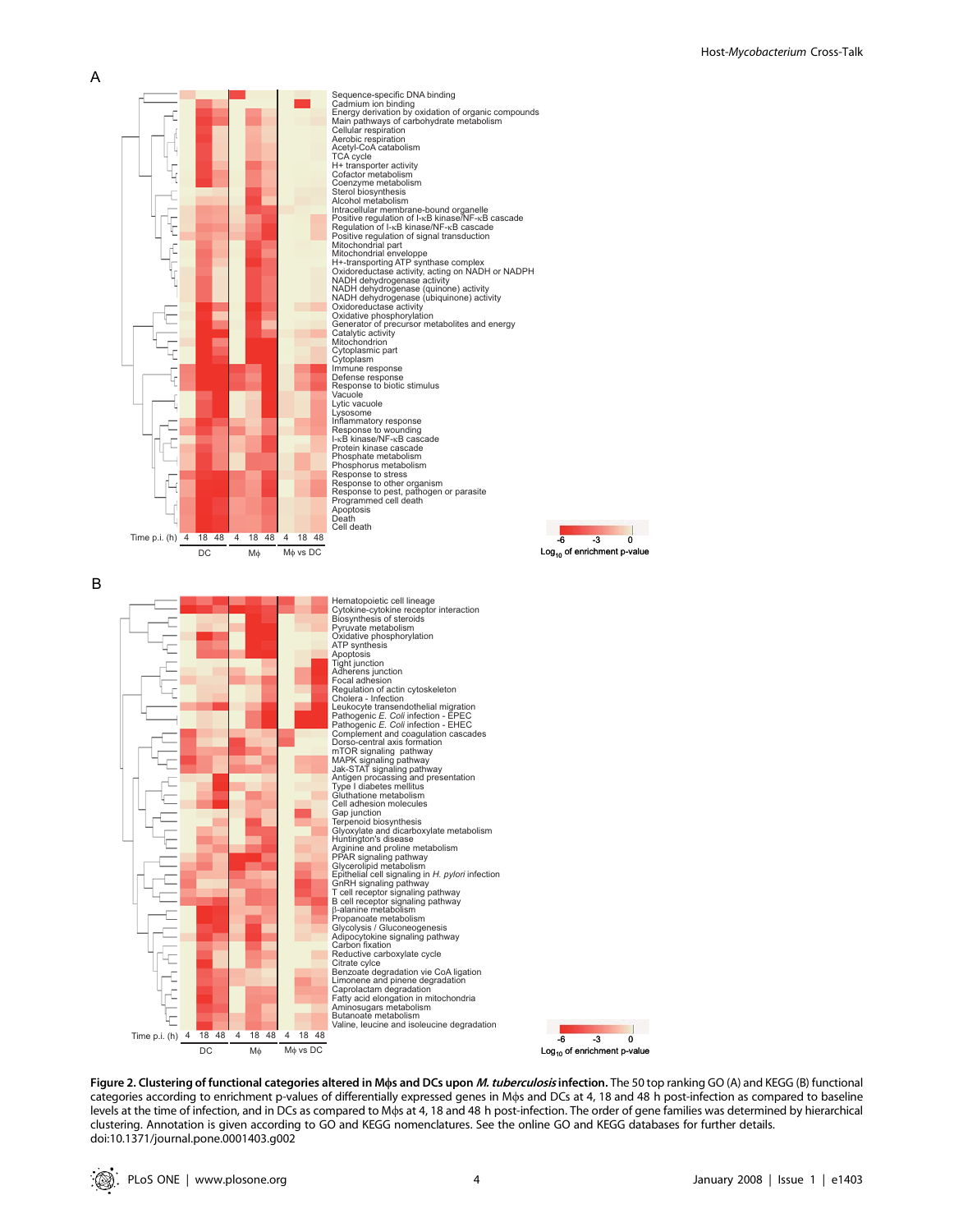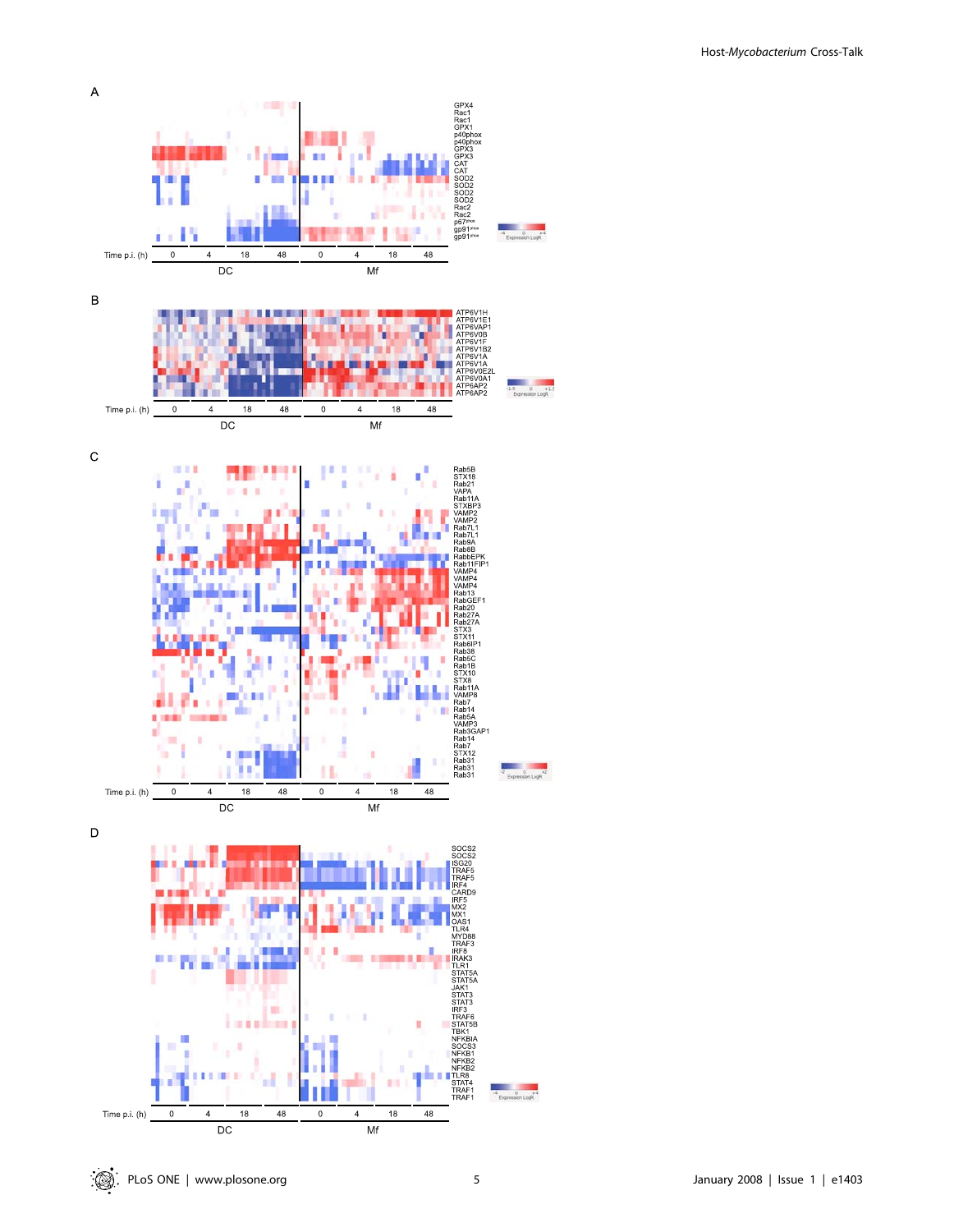#### $\leftarrow$

Figure 3. Differential regulation of genes involved in oxidative stress, vacuole acidification and intracellular trafficking in M. tuberculosisinfected Mws and DCs. Red-blue display showing hierarchical clustering according to normalized expression levels of genes involved in (A) phagocyte oxidase assembly and resistance to oxidative stress, (B) v-ATPase production and phagosome acidification, (C) intracellular trafficking machinery and (D) IFN response and TLR-related pathways. Log<sub>2</sub> ratios of absolute expression values divided by the median of each gene across all donors and conditions are reported according to the colour codes indicated. doi:10.1371/journal.pone.0001403.g003

# A









B



Figure 4. Validation of candidate genes and phenotypic characterization of M. tuberculosis-infected Mos and DCs. (A) Western blotting validation of selected candidate genes Rac1 and Rab9A. Each line contains 5 µg of total proteins. (B) Differential superoxide production expressed in relative light units (RLUs) by Mos and DCs either treated with PMA (left panel), or infected with M. tuberculosis (right panel). (C) Differential multiplication of M. tuberculosis within human monocyte-derived Mos and DCs. doi:10.1371/journal.pone.0001403.g004

Time p.i. (days)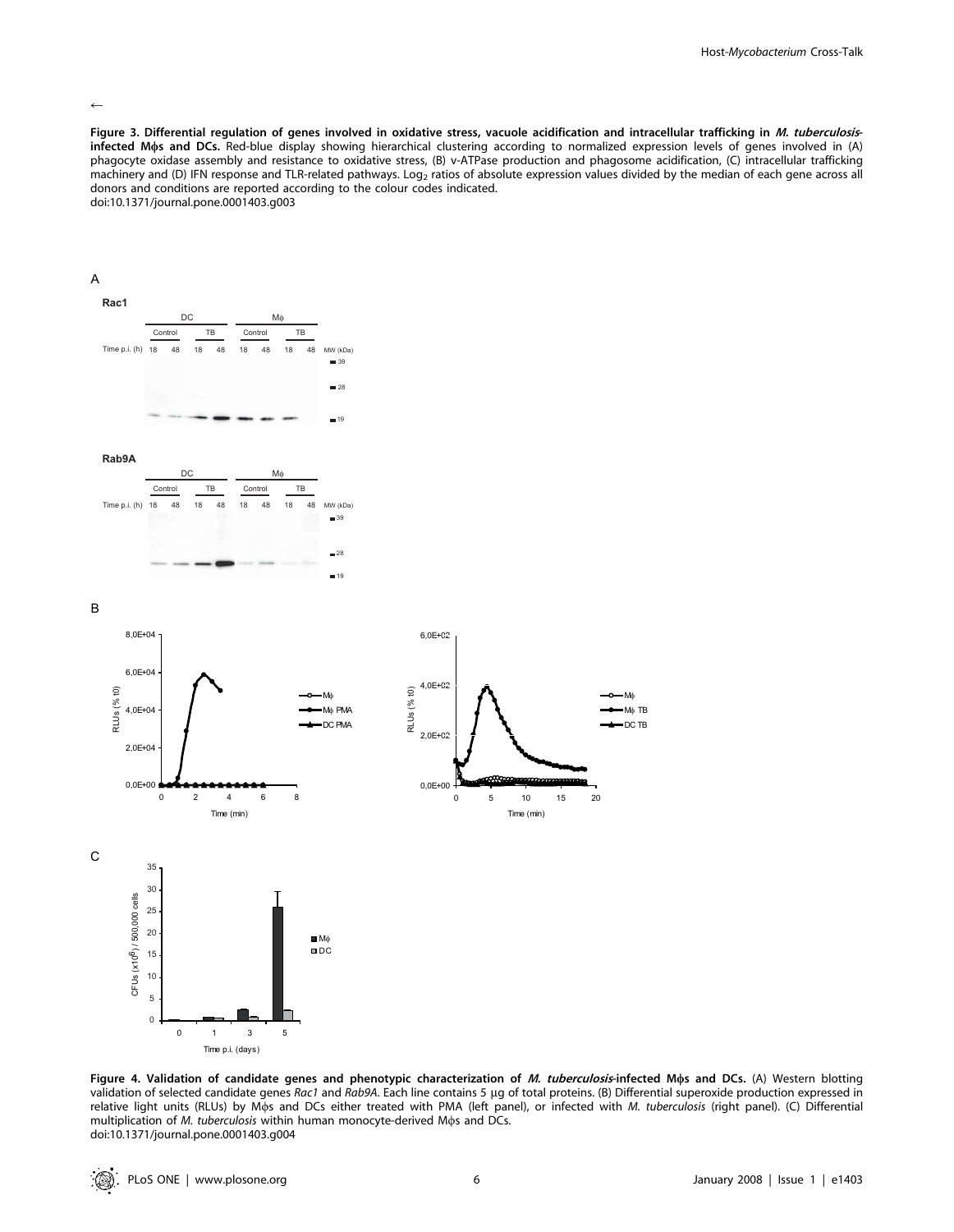while it was barely expressed in M $\phi$ s (Figures 3C and 4A). Rab9 regulates vesicular trafficking from the trans-Golgi network (TGN) to the lysosomes through late endosomes [33] ; in particular this GTPase is required for transport of lysosomal hydrolases from the TGN to the lysosomes. The strong induction of Rab9 in DCs only likely reflects the specialized function of these cells in antigen processing and presentation and might interfere with phagosome biogenesis, which should be further investigated.

Apart from genes involved in intracellular trafficking and vesicle maturation, relevant differences between  $M\phi$  and DC responses to infection were detected in genes involved in intracellular signalling, in particular in interferon (IFN) response, Toll-like receptor (TLR) signalling and related signalling pathways [34] (Figure 3D). In general, DCs were more responsive than M $\phi$ s to infection, with more genes induced, such as SOCS2, ISG20, TRAF5 and IRF4 (Figure 3D). The very strong induction of SOCS2 (suppressor of cytokine signalling 2) [35,36] in DCs only, for instance, might have important consequences on the maturation and cytokine secretion profile of  $M$ . tuberculosis-infected DCs, which should be further explored.

Together, these results reveal that human DCs and M $\phi$ s respond differently to M. tuberculosis infection and allowed us to identify gene expression signatures specific to each cell type, which opens the way for further functional studies in host cell response to intracellular infection and to the immune response to TB.

## There are core and cell type-specific responses and cell type-specific M. tuberculosis

In an attempt to further decipher host cell-mycobacteria interactions, we analyzed the changes in the mycobacterial transcriptome during infection of human M $\phi$ s and DCs. Phagocytes were derived and differentiated from monocytes of three independent healthy donors, and infected at a multiplicity of infection of 2–5 bacterium per cell for 1, 4 or 18 h. Mycobacterial RNA was extracted from infected cells using a differential lysis method previously described [12,37], and amplified using a modified Eberwine T7-based system. Hierarchical clustering of the arrays (Figure 5A) clearly showed a mycobacterial response specific to an intracellular context as compared to in vitro log phase growth. Mycobacterial responses to  $DC$  or  $M\phi$  infection were also clearly distinguishable at the 18 h time point. This pattern reflects the changing cell-specific gene expression pattern of M. tuberculosis over time. Significantly differentially expressed genes were identified by comparing the intracellular mRNA profiles of M. tuberculosis with those derived from aerobically growing bacilli. The transcriptional patterns described below were also observed from infected M $\phi$ s and DCs extracted from two additional healthy donors as part of a pilot project. Transcriptome modification was more pronounced in M. tuberculosis extracted from DCs than in M $\phi$ s (with 1,764 vs 1,306 genes respectively differentially regulated relative to aerobic growth; Figure 5B). A common mycobacterial response to the two phagocytes was identified as well as cell-type specific signatures.

A core set of genes involved in the adaptation of bacilli to the intracellular environment and representative of the in vivo phenotype of M. tuberculosis was observed (Figure 6), as previously reported by others [3,12,13,14,15,16]. The switch to a lipolytic lifestyle in vivo was demonstrated by the induction of genes involved in the  $\beta$ -oxidation of fatty acids [12] (fadD3/9, fadE5/14/24/28/30/33/34, echA6/7/ 12/19/20, fadB2, fadA6), the glyoxylate shunt [38] and gluconeogenesis (icl, gltA1, pckA), and cholesterol metabolism (42 genes from the previously defined gene cluster [39], hypergeometric probability  $3.4\times10^{-15}$ ). The changing respiratory state of the bacilli inside human phagocytes from aerobic to micro-aerobic or anaerobic was



B



Figure 5. Differential mycobacterial response to  $M\phi$  and DC infection. (A) Hierarchical clustering of arrays indicating the donor  $#$ (10–12), the time of infection (1, 18 h) and the cell type (M $\phi$ s vs DCs). Aerobic indicates log-phase cultivated bacteria in axenic conditions. (B) Venn diagrams illustrating the number of up- and down-regulated mycobacterial genes in Mos (upper panels) and DCs (lower panels) after 1, 4 and 18 h infection relative to aerobically cultivated bacilli. doi:10.1371/journal.pone.0001403.g005

exemplified by the induction of genes involved in alternative electron transfer  $(fdxA/C, \text{nar }KZ/X)$  and the down-regulation of the type I NADH dehydrogenases relative to aerobic log phase growth (nuoA-N) [40]. A large number of these genes are co-ordinately transcribed through the  $dosh/S/T$  and  $kstR$  regulatory systems. The  $dosh/dosS$ two-component system, that allows coordinated response to several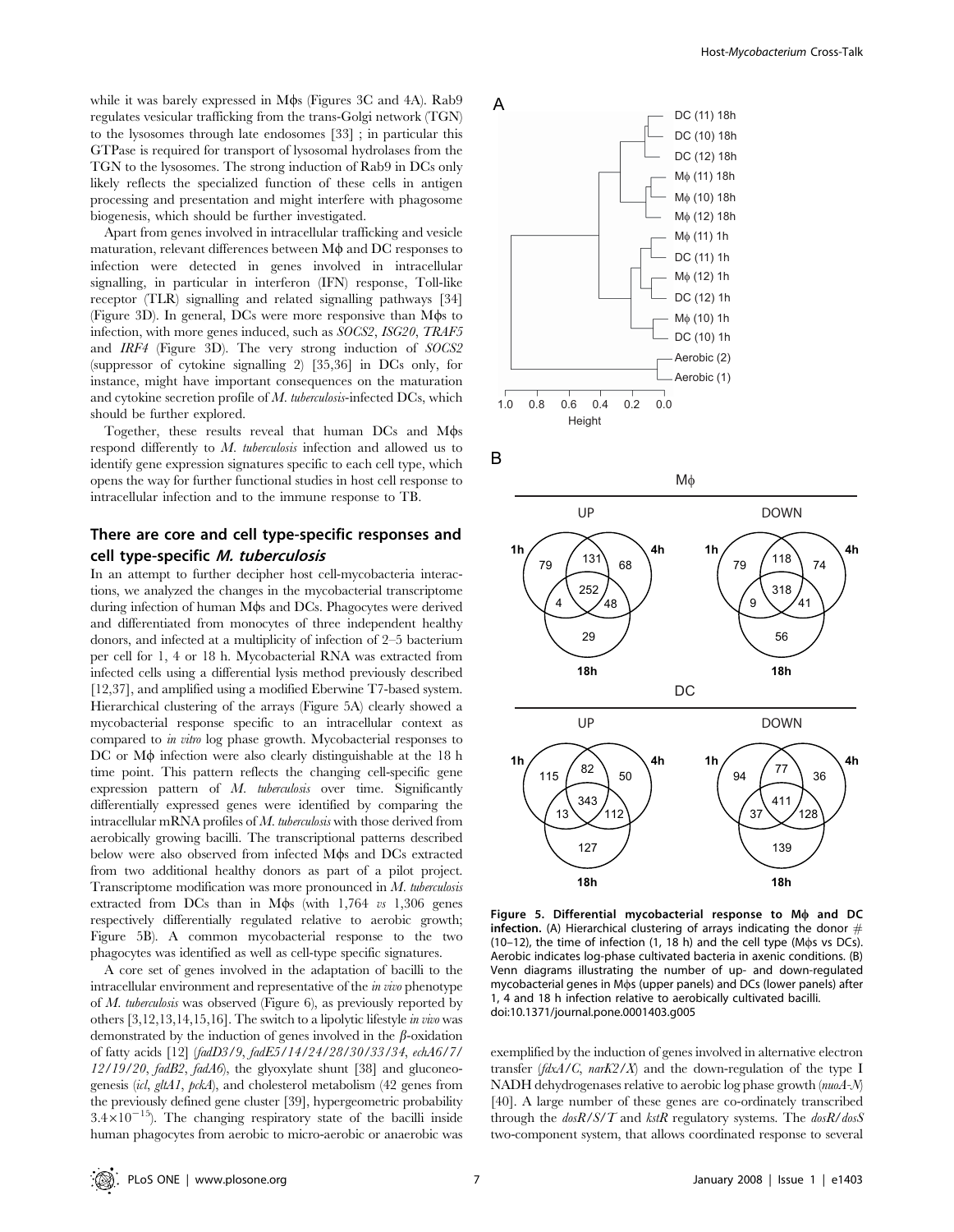

Figure 6. Functional and hierarchical clustering of the M. tuberculosis response to DCs and Mos infection. (A) Red-green display showing 1,875 M. tuberculosis genes identified to be significantly differentially expressed at 1, 4 or 18 h in Mos and DCs relative to aerobic in vitro growth. Genes are ordered in rows, conditions as columns. Red colouring indicates genes induced in intracellular vs. aerobic growth conditions (fold change); green colouring denotes repression. (B) Genes are highlighted that were significantly differentially regulated over time (18 h vs. 1 h) in the M. tuberculosis response to DCs (a) or Mws (b), red colouring identifies genes induced with time, green repressed; together with (c) those genes identified to be over-expressed (red) or under-expressed (green) after infection of DCs compared to Mos (DC18h vs. Mo18h). (C) Genes previously identified in other intracellular studies as being modulated in specific conditions are marked, namely genes induced (red colouring) or repressed (green) inside murine Mws (d) [12], and up-regulated (red) or down-regulated (green) in a hollow fibre murine model (e) [47]. doi:10.1371/journal.pone.0001403.g006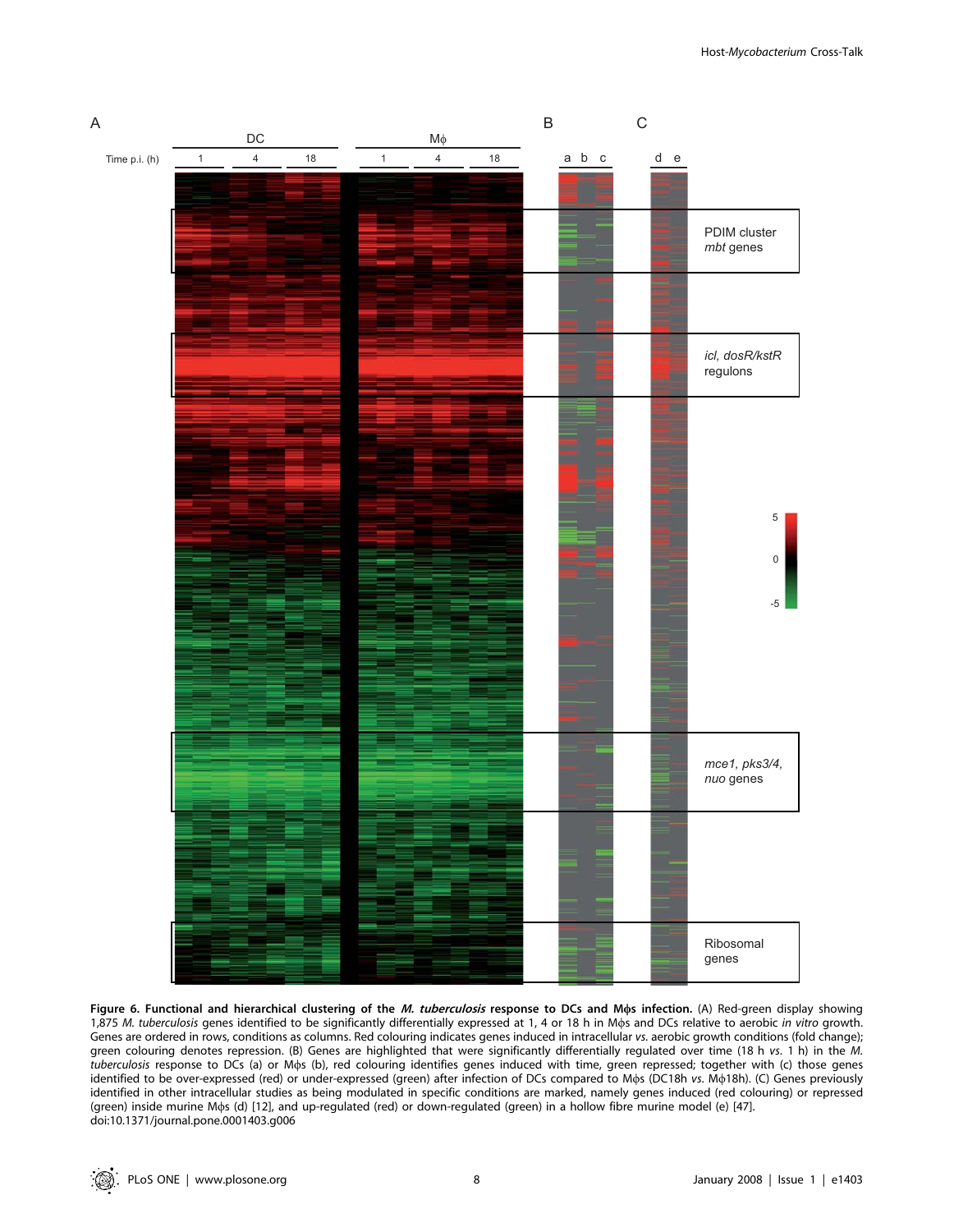stresses including  $O_2$  deprivation and exposure to oxidative radicals  $[41,42,43,44]$ , was induced in both M $\phi$ s and DCs. Accordingly, 45 members of the  $\text{dos}R$  regulon [45] were up-regulated intracellularly  $(p=3.3\times10^{-34})$ . Similarly over half the genes of the *kstR* regulon, predicted to be involved in lipid degradation and cholesterol utilization, were up-regulated in both cell types compared to M. tuberculosis aerobic growth  $(p=1.0\times10^{-9})$  [46]. The changing expression pattern of these two regulons over time in each infection model is depicted in Figure 7B–C. Genes involved in the sequestration of iron  $(mbtB/D/E/F/1/7)$  were also induced. Interestingly, several genes encoding enzymes or molecular partners involved in the synthesis of polyketides (papA1, papA3, pks2-4) were down-regulated in both DCs and M $\phi$ s. This likely reflects reorganization of the mycobacterial cell wall during infection.

Analysis of the intracellular gene expression profiles also allowed cell type-specific signatures to be identified in the mycobacterial transcriptome. Differences were in general apparent early in infection, but only became statistically significant at 18 h postinfection, when 153 and 191 genes were over-expressed in M $\phi$ s and DCs, respectively (Figures 6B & 7A). Many of the genes overexpressed in DCs were induced in both DCs and M $\phi$ s relative to aerobic growth, and were thus up-regulated in DCs to a significantly greater degree than in the  $M$ . tuberculosis response to  $M\phi$  infection. Genes over-expressed in DCs compared to  $M\phi s$ included many members of the  $\text{dos}R$  and  $\text{ks}tR$  regulons (hypergeometric p-values  $1.8\times10^{-16}$  and  $2.4\times10^{-16}$  respectively; Figure 7B– C), genes involved in amino acid biosynthesis (argB-D, argF, and hisC/D/F), and lipid degradation (echA19, fabD, fadA5, fadD13/19,  $fadE12/23/26-28/34$ ,  $mmsA$ ,  $mutA-B$ ), as well as 24 genes belonging to the cholesterol catabolism gene cluster  $Rv3492c$ - $Rv3574$  recently identified in M. tuberculosis [39]. The induction of genes in DCs compared to M<sub>os</sub> of functional significance in nitrate respiration ( $narG/narK2$ ) and in respiration in limiting  $O_2$ conditions (cydA-D) was also demonstrated. Many genes overexpressed in DCs compared to M $\phi$ s have also been identified to be induced during dormancy in vivo [47] (Figure 6C), nutrient starvation [48], in limiting  $O_2$  conditions [49] or associated with a slowed mycobacterial growth rate [50].



Figure 7. Cell-specific responses of M. tuberculosis to Mos and DCs. (A) The transcriptional profiles of 191 genes (red colouring) and 153 genes (green) identified to be significantly over-expressed in DCs and Mws respectively at 18 h post infection. Box plots showing the gene expression pattern (in fold change) of (B) kstR regulon [46], (C) dosR regulon [45], and (D) ribosomal gene family (functional category II.A.1 [63]), in DCs and Mos at 1, 4 and 18 h timepoints relative to aerobic growth. doi:10.1371/journal.pone.0001403.g007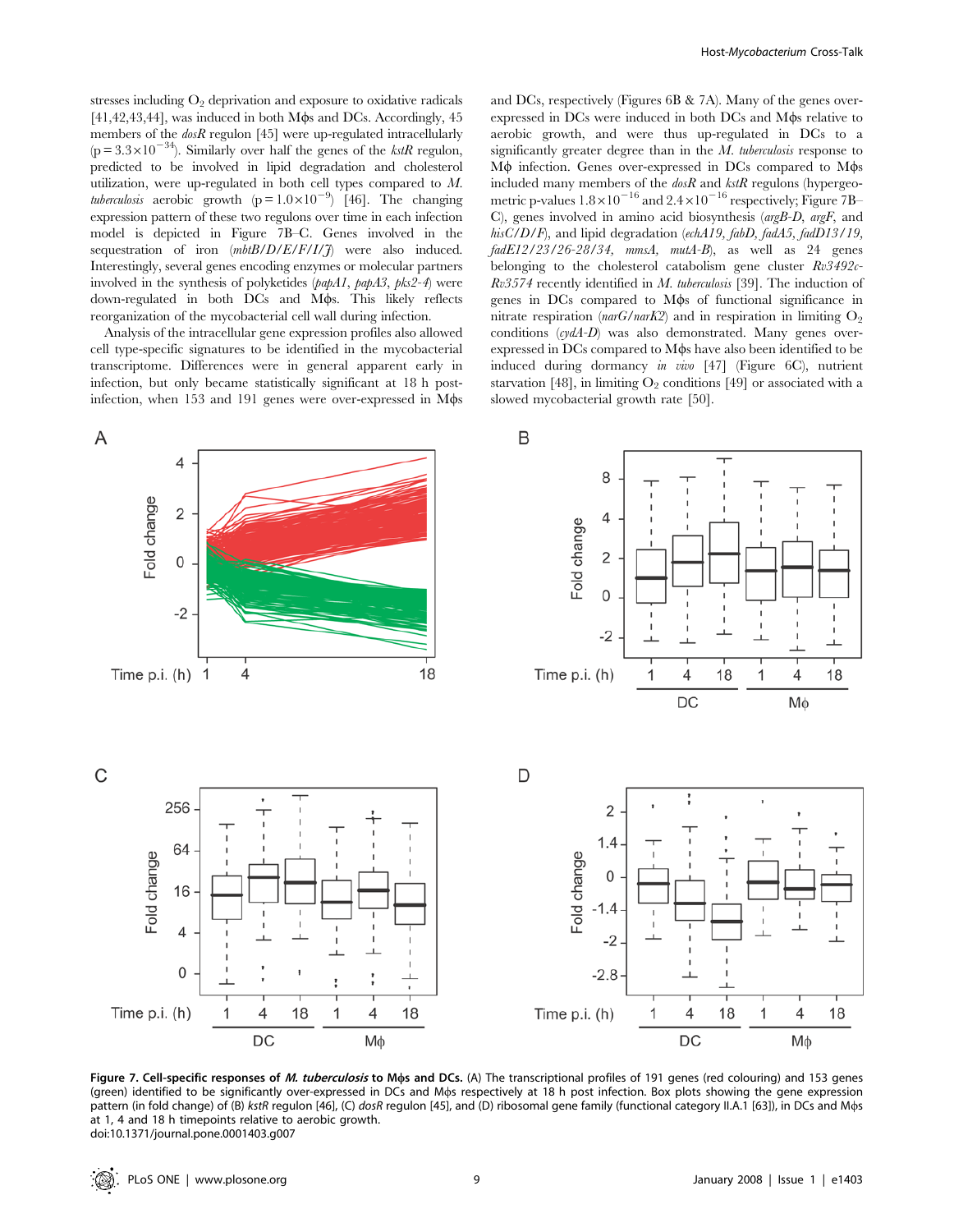Genes encoding ribosomal proteins  $(rplB, rplF, rplN, rpsF, rpsN$ ; Figure 7D) and DNA biosynthesis (dnaB/N, fusA) were underexpressed in DCs compared to  $M\phi s$ , indicating slowed mycobacterial replication in these cells [48]. This links with the observation that the relA gene was over-expressed in M. tuberculosis extracted from DCs compared to M $\phi$ s at 18 h post-infection indicating that the stringent response may be regulated in a cell-specific manner. Many genes in the biosynthesis (papA5, ppsC, pks1, pks15, fadD22/ 29) and export  $(drB-C, lppX)$  [51,52] of phtiocerol dimycocerosate (PDIM), a surface molecule that is important in pathogenesis, were also more weakly expressed in the M. tuberculosis response to DC compared to  $M\phi$  infection.

Taken together, these results suggest that DCs restrict access of intracellular mycobacteria to important nutrients, including amino acids, and indicate that the switch of mycobacterial metabolism towards fatty acid utilization as a carbon source and micro-aerobic or anaerobic respiration is even furthered inside DCs than inside M $\phi$ s. Furthermore many of these cell type-specific changes in gene expression are also differentially regulated over time, with a large proportion of the genes that are over-expressed in DCs vs M<sub>os</sub> at 18 h also significantly induced in M. tuberculosis extracted from DCs at 18 h compared to 1 h post-infection (Figures 6B & 7A). We confirmed that the bacterial growth is indeed reduced in DCs (Figure 4C). Altogether, these results clearly indicate an increased mycobacterial stress response in DCs and support and extend previous findings [17] describing the limited ability of M. tuberculosis to multiply inside human DCs.

#### **DISCUSSION**

Here we have investigated host-pathogen cross-talk by profiling global gene expression over a time course in both the host cell and the microbe simultaneously, using  $M$ . tuberculosis-infected human Mos and DCs as a model system. Previously, a number of important studies have been published dealing with global host cell [7,8,9,10,11] or *M. tuberculosis* [12,13,14,15,16,40,48,50] gene expression profiling upon infection. This is the first time however that simultaneous host-pathogen profiles have been produced with this important pathogen. We have also used the most appropriate human cell model, and this is the first time indeed that the transcriptome of M. tuberculosis has been described in human DCs.

In addition to core responses, we have identified a number of cell type-specific signatures in both the mycobacterial and the host cell transcriptomes. This allowed us to extract information not only on the physiology of both host immune cells and intracellular bacilli during infection, but also on how intracellular mycobacteria perceive different environments, and how host cells respond differentially to intracellular infection.

Although the M. tuberculosis response to the intracellular environment measured here reflects many features of the M. tuberculosis in vivo phenotype [12,15,16], our results clearly indicate that mycobacteria respond differently to phagocytosis by the two different phagocyte types. Transcriptome analysis indicates that the bacilli perceive the DC phagosome as a more constraining environment than the  $M\phi$  phagosome, with a greater induction of stress responsive genes during DC infection. Over-expression of ribosomal genes in M $\phi$ s as compared to in DCs for instance, is an indicator of active protein synthesis and likely of bacterial division. This is in accordance with our previous results showing mycobacterial growth inside human-derived M $\phi$ s and mycobacterial stasis inside human DCs [17]. The ability of DCs to control infection by intracellular pathogens seems not to be restricted to M. tuberculosis, and has also been observed with other mycobacteria [53,54] and other bacteria [55,56,57,58]. This might represent a unique strategy evolved by DCs to cope with intracellular

pathogens and ensure their antigen presenting functions [17]. Although the stress response observed in DCs is clear, the very nature of the stress encountered by the bacilli inside these cells is not easy to identify. Possible obvious explanations include differential reactive oxygen and nitrogen species production, phagosome acidification, and/or nutrient limitation. The results obtained from both the mycobacterial and host cell transcriptomes allow us to raise and evaluate possible hypotheses.

Genes of the  $\text{dos}R$  regulon were induced in both DCs and M $\phi$ s, and many of them were over-expressed in DCs. The most highly induced gene of the  $\text{dosR}$  regulon  $(\text{acr1}/\text{hspX})$  has been implicated in actively slowing down bacterial growth [59,60], so induction of this regulon would partly explain growth limitation. The dosRST two component system responds to  $O_2$  limitation and/or to NO [42,45,61] and our dataset allows us to look for the likely stimulus by analysing the host transcriptome. Because NOS2/iNOS was not induced and NO was not detected in either cell type, it is unlikely that increased NO production explains the mycobacterial stress response observed in DCs. The possibility remains that  $O_2$  might be limiting in DCs. At the level of the host cell transcriptome, this might be reflected by the increased number of genes involved in respiration and energy production whose expression was modulated in DCs as compared to in M $\phi$ s (Figure 2A). An increased  $O_2$  consumption by DCs may account for the mycobacterial phenotype inside these cells, which should be further investigated. Furthermore the  $M$ . tuberculosis ald gene is over-expressed in DCs. This gene encodes a functional alanine dehydrogenase that might be involved in  $NAD<sup>+</sup>$  regeneration under low  $O_2$  conditions [62]. Many of those genes that have been identified as being up-regulated under limiting  $O_2$  conditions [49] were found to be over-expressed in DCs.

Superoxide production is another possible source of bacterial stress. The observations that several genes involved in synthesis of the phagocyte oxidase, such as  $g p \theta I^{ph\alpha}$ , were down-regulated in DCs upon infection, and the global superoxide production was less in DCs  $t$ han in M $\phi$ s, argue against this, although differential assembly of the enzyme complex at the phagosome membrane may lead to an increased  $O_2$ <sup>-</sup> production locally in the mycobacterial vacuole. Interestingly, and opposite to what is observed in  $M\phi s$ , infected DCs seem to preferentially synthesise Rac1 rather than Rac2. This differential synthesis of Rac isoforms may have important consequences on the level of superoxide production [25]. The exact topology and activity of the phagocyte oxidase at the phagosome membrane in DCs and M $\phi$ s should be further studied and compared. In addition, 18 oxidoreductases (including adhD and  $hmp$ ) and three cytochrome P450s (cyp125/132/144) were overexpressed in M. tuberculosis extracted from DCs at 18 h compared to Mos; furthermore the functional category of I.B.7. (miscellaneous oxidoreductases and oxygenases [63] was identified to be significantly enriched ( $p = 1.4 \times 10^{-3}$ ). Seven of these probable oxidoreductases were predicted to be part of the kstR regulon [46], other members of which were also identified to be over-expressed in the M.  *response to*  $DCs$  *compared to*  $M\phi s$  *infection. The cell*specific induction of these genes that may be involved in the mycobacterial response to oxidative stress may reflect the increasingly hostile environment encountered by bacilli inside DCs at 18 h post infection, compared to M $\phi$ s.

We believe that a third possibility to explain the constrained phenotype of mycobacteria in DCs-altered phagosome acidification is unlikely because the phagosomal lumen is kept slightly alkaline in DCs, which allows moderate antigen degradation and proper antigen presentation [27]. We have previously reported that the mycobacterial phagosome was not more acidic in DCs than in  $M\phi s$  [17].

A fourth possibility which would deserve further exploration in future studies is differential nutrient starvation. Several mycobacte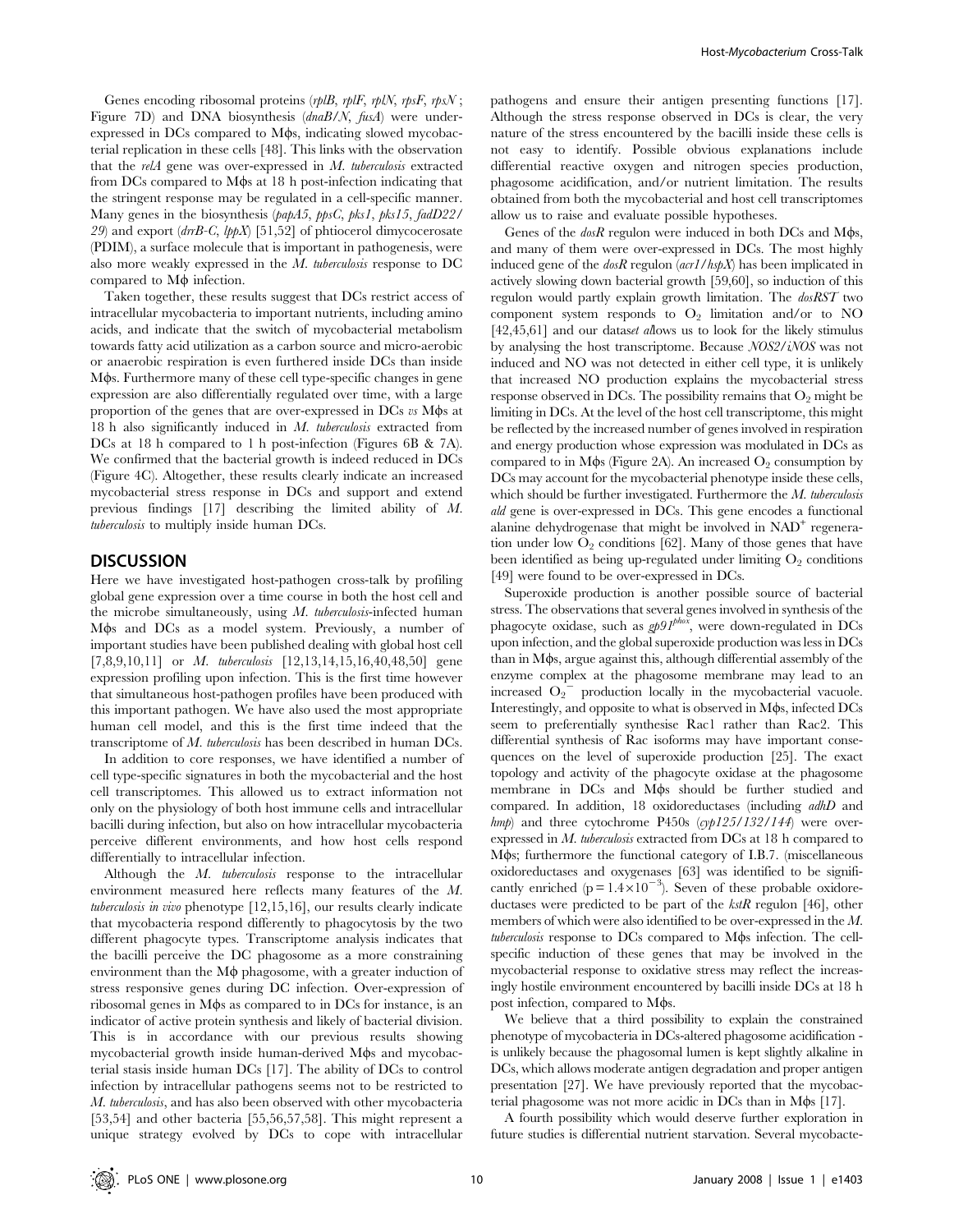rial genes involved in nutrient uptake, storage or synthesis were overexpressed in DCs. This is the case, for instance, of the glutamine uptake gene  $ghH$ , which might indicate limited mycobacterial access to iron and glutamine in DCs. Previous work has shown that some genes involved in glutamine synthesis are essential in vitro and in vivo [64,65,66]. A large number of genes (45) over-expressed in DCs have previously been reported to be induced in nutrient limitation conditions (e.g.  $pdhA/B$ ,  $cysD$ , ald, lat, and roc $A/DI$ ) [48], in addition relA, which encodes the putative regulator of the stringent response that is induced under starvation, was also over-expressed during DC compared to  $M\phi$  infection.

In relation to nutrition, our results strongly suggest differential utilization of cholesterol by mycobacteria in DCs and M $\phi$ s. Indeed, 24 genes belonging to the recently identified cholesterol catabolism gene cluster [39] were found to be significantly over-expressed in DCs ; 23 of these have been identified as part of the  $kstR$  regulon [46]. The functional characterisation of this large regulon and the role of cholesterol utilization by intracellular mycobacteria is still elusive, and requires further exploration. It is likely that KstR, a transcriptional repressor, is bound by lipid molecules (perhaps cholesterol or a cholesterol derivative), so inducing the regulon that degrades these lipids for energy and as a carbon source. Thus the fact that the regulon is activated more rapidly in DCs indicates the presence of these nutrients, and perhaps the lack of an alternative carbon source.

In conclusion, our study provides a solid framework to be used to further understand host cell-mycobacteria interactions, and paves the way for a number of novel investigation questions. This unique dataset will be increasingly useful as more functional information and regulatory networks are defined, and can be interrogated as needed. Although known before that mycobacterial growth is limited in DCs in comparison to M $\phi$ s, the mechanisms are not understood. Our data provide a detailed picture that will allow mechanisms to be proposed and tested. These results underline the extraordinary plasticity of the mechanisms involved in the host cell response to infection and of microbial adaptation to different intracellular environments. It is a subtle and dynamic picture that emerges. Such a fine tuning in molecular responses likely results from long periods of co-evolution ; further understanding these mechanisms should ultimately lead to novel and adapted intervention strategies to combat TB and other deadly infectious diseases.

### MATERIALS AND METHODS

#### Bacteria, cells and infection

Human monocytes were purified from cytapheresis rings and differentiated into M $\phi$ s or DCs according to a previously described procedure [17]. M. tuberculosis H37Rv was grown from a frozen stock to mid-log phase in 7H9 medium (BD) supplemented with albumindextrose-catalase (ADC, Difco). The intact virulence of bacteria in the frozen stock was checked by infecting C57BL/6 mice intranasally with  $10<sup>3</sup>$  bacilli. After 21 and 42 days, the bacterial load in the lungs was of about  $10<sup>7</sup>$  bacteria. Cells were infected as previously described [17], at multiplicities of infection (MOI) of 5 and 2 for the 1 h and 4 h/18 h time-points, respectively, for mycobacterial RNA extraction ; and at a MOI of 1 for cellular RNA extraction. After 1, 4, 18 h and 48 h of infection, cells were recovered by centrifugation and processed for cellular or bacterial RNA extraction.

## Cellular RNA extraction, preparation, and hybridisation to the arrays

Total RNA was extracted from all 9 individual donors (corresponding to 72 samples in total) using  $TRIZOL^{\circledR}$  reagent (Life Technologies Inc., Carlsbad, CA) and further purified with

RNeasy columns (Qiagen, Valencia, CA), as described by the manufacturers. All sample quality was controlled strictly to verify the RNA integrity before use in microarray experiments. RNA quantity was evaluated spectrophotometrically, and the quality was assessed with the Agilent 2100 bioanalyzer (Agilent Technologies Inc, Palo Alto, CA). Only samples with good RNA yield and no RNA degradation (28S:18S>1.7 and RNA integrity number>8.5) were retained for further experiments. Labelling of samples and hybridisation to the Human U133A oligonucleotide microarray chips (Affymetrix, Santa Clara, CA) containing 22,283 probe sets were performed according to the manufacturer's protocols. Briefly, for the microarray experiment,  $10 \mu$ g of total RNA was used for cRNA synthesis. cDNA was synthesized in vitro with the BioArray HighYield RNA Transcript Labeling kit (Enzo Life Sciences, Farmingdale, NY) with a T7-(dT)24 primer for this reaction. Biotinylated cRNA was then generated from the cDNA reaction using the BioArray High Yield RNA Transcript Kit. The  $cRNA$  was then fragmented in fragmentation buffer (5 $\times$ fragmentation buffer: 200 mM Tris-acetate, pH 8.1, 500 mM KOAc, 150 mM MgOAc) at  $94^{\circ}$ C for 35 min before the chip hybridisation. Fifteen micrograms of fragmented cRNA was then added to a hybridisation cocktail  $(0.05 \mu g/\mu L)$  fragmented cRNA, 50 pM control oligonucleotide B2, BioB, BioC, BioD, and cre hybridisation controls, 0.1 mg/mL herring sperm DNA, 0.5 mg/ mL acetylated BSA, 100 mM MES, 1 M NaCl, 20 mM EDTA, 0.01% Tween 20) and cRNA was hybridised to chips. The arrays were washed and stained with R-phycoerythrin streptavidin in the GeneChip Fluidics Station 400. The arrays were then scanned with the GeneArray Scanner. Affymetrix GeneChip Microarray Suite 5.0 software was used for washing, scanning, and basic analysis. Following scanning, array images were assessed by eye to confirm scanner alignment and the absence of significant bubbles or scratches.  $3'/5'$  ratios for glyceraldehyde-3'-phosphate dehydrogenase (GAPDH) and  $\beta$ -actin were confirmed to be within acceptable limits range from QC report, and BioB spike controls were found to be present on 100%, with BioC, BioD and CreX also present in increasing intensity. When scaled to a target intensity of 150 scaling factors for all arrays were within acceptable limits as were background, Q values and mean intensities.

## Bacterial RNA extraction, preparation, and hybridisation to the arrays

Mycobacterial RNA was extracted from infected M $\phi$ s or DCs by a differential lysis procedure using the GTC/Trizol method developed by Mangan et al. [12,37]. RNA was DNase-treated and purified using RNeasy columns (Qiagen), and quantified using the NanoDrop ND-1000 Spectrophotometer (NanoDrop Technologies) and Agilent 2100 Bioanalyser (Agilent Technologies). 250 ng total M. tuberculosis RNA was amplified using an Eberwine T7-oligo-dTbased system after an initial polyadenylation step (MessageAmp II Bacteria, Ambion). Single rounds of amplification were performed, with an IVT reaction of 16 hours at  $37^{\circ}$ C. This amplification method has been previously demonstrated to be reproducible and capable of identifying representative changes in gene expression (Waddell et al. Submitted manuscript). Microarray hybridisations were conducted as previously described  $[67]$  with 5  $\mu$ g Cy5-labelled cDNA derived from amplified M. tuberculosis RNA against 2  $\mu$ g Cy3labelled M. tuberculosis H37Rv genomic DNA. Mycobacterial RNA was extracted from M $\phi$ s and DCs from three healthy donors at 1, 4 and 18 h post infection, and from two biological replicates of log phase in vitro growth, and hybridised in duplicate to a M. tuberculosis whole genome microarray (ArrayExpress accession number A-BUGS-23, http://bugs.sgul.ac.uk/A-BUGS-23).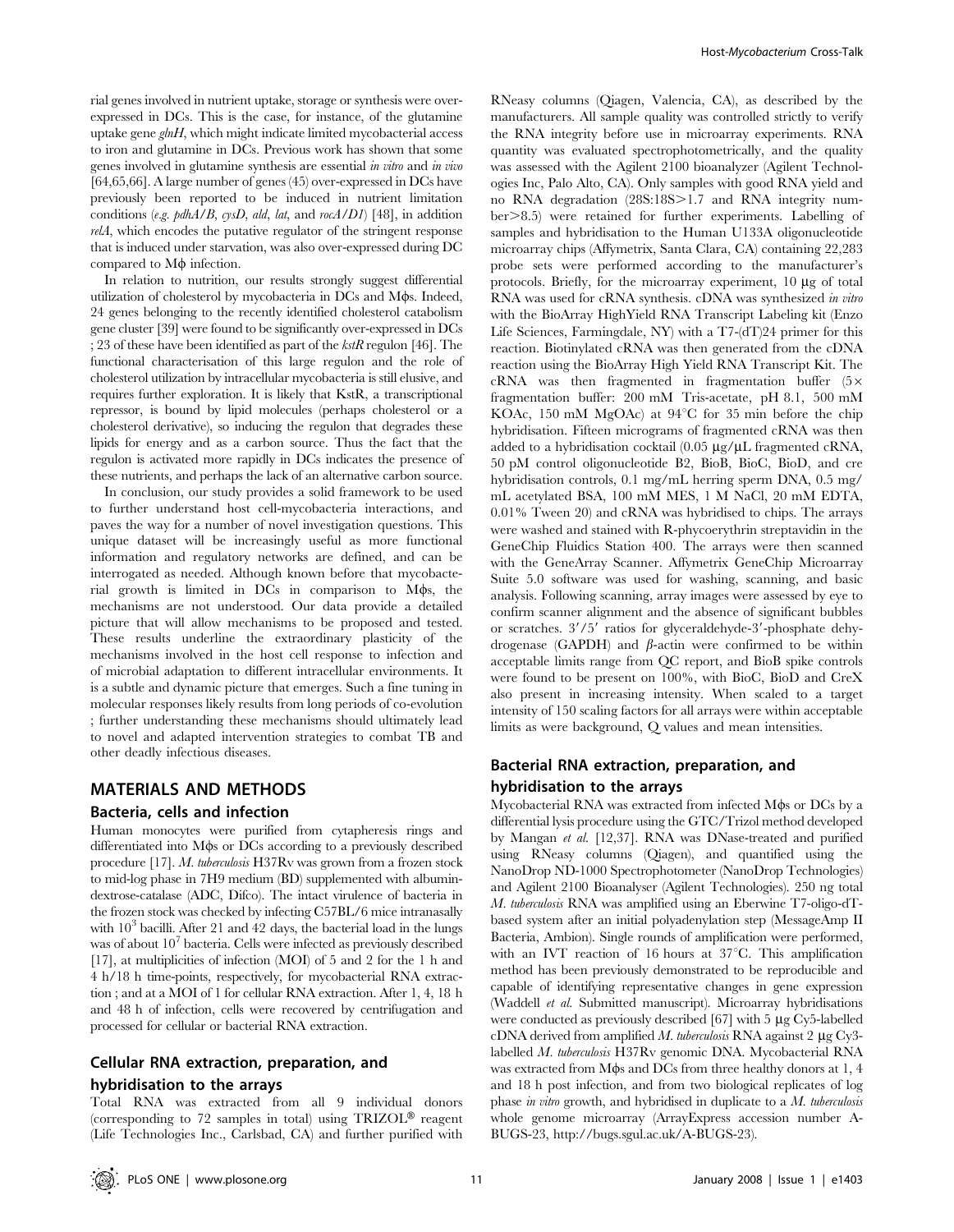#### Cellular microarray data analysis

The following analysis steps were performed using a modified version of the AMDA library [68]. Four quality checks were performed to verify the quality of sample preparation and hybridisation. These are based on the frequency of probe sets with Detection call 'Absent' or 'Present' and their associated averaged values in each sample, as well as on the ratios between the expression values for  $3'$  and  $5'$  end of Gapdh and Actin transcripts. All the resulting values were in agreement with the highest Affymetrix recommended quality standards.

Probe-level background corrected expression intensities were generated starting from the image files following the Affymetrix recommendations as implemented in the GCOS software. Probesetlevel were generated using the GCRMA method [69] and normalized using quantile normalization [70] at the probe level.

To filter out noisy data before the selection of differentially expressed genes, a filter was applied based on Detection calls. As a first step, probe sets called 'Absent' over all conditions and replicates were removed  $(5,792)$ . As a second step, the  $95<sup>th</sup>$ percentile of all the signals of the entire dataset that were flagged with an absent call was determined and used as a threshold to remove all the remaining probe sets whose expression values were always below this value in each sample (5,229). Finally 11,262 probe sets remained for the next analysis steps.

Hierarchical clustering based on complete linkage method and Pearson correlation as a similarity measure was applied to evaluate the effect of the different sources of variability (donors, time-points and host specific responses). The resulting dendrogram can be interpreted similarly to a phylogenetic tree and the vertical scale indicates 1 - Pearson correlation coefficients as a measure of similarity.

The Limma Bioconductor library developed by Gordon Smyth et al. [71] was used for the detection of differentially expressed genes. This method is based on the fitting of a linear model to estimate the variability in the data. In case of one-channel microarray data this approach is the same as analysis of variance except that a model is fitted for every gene. A statistics of differential expression for the analysis of paired data (pairing based on donors) is used and an empirical Bayes method is applied to moderate the standard errors. Differentially expressed genes have been selected based on a threshold p-value of  $10^{-4}$ . P-values have been corrected for multiple testing using Benjamini & Hochberg's method to control the false discovery rate.

A functional annotation of differentially expressed genes was performed on the basis of the annotation provided by the HGU133a Bioconductor library (version 1.14.0). In particular we focused on the annotation available from Gene Ontology (GO, www.geneontology. org, [71]) and KEGG (www.genome.jp/kegg, [71]).

Only the functional categories with at least 3 differentially expressed genes have been considered. The most representative functional annotations for each experimental condition are identified using the hypergeometric distribution to determine the probability of random occurrence of functional terms (functional enrichment). Based on this probability ranking only the top 50 statistically most significant annotation terms are reported. To perform a statistical test not biased by the redundancy of the probe sets (more probe sets for the same gene), the computation of pvalue of functional enrichment was based on the Entrez Gene assignment. Functional annotations have been clustered based on the Log10 of enrichment p-values of different annotation terms across the different conditions. This plot can be useful to compare the functional characterization of differentially expressed genes in the different conditions. In particular annotation terms specific for a subset of conditions could be identified, as well as annotation terms that are equally relevant for all the conditions. Note that the

colours of such a graph (Figure 2) reflect only the enrichment pvalues (highly significant is red), they are not representative of the direction of the modulation (up/down-modulated).

#### Bacterial microarray data analysis

The hybridised slides were scanned sequentially at 532 nm and 635 nm corresponding to Cy3 and Cy5 excitation maxima using the Affymetrix 428TM Array Scanner (MWG). Comparative spot intensities from the images were calculated using Imagene 5.5 (BioDiscovery) and data from multiple scans combined using MAVI 2.6.0 software (MWG Biotech AG). Data analysis was performed using functions from the Limma (linear models for microarray data analysis) software package [72]. The array data were filtered to include only cDNA elements flagged to be present on 80% of the arrays, and normalised to the 50th percentile of all remaining genes. Differentially expressed genes were identified using a ''Two-Groups: Common Reference'' experimental design. Duplicate spots within arrays and across technical replicate hybridisations (i.e. all replicate values for the same RNA sample) were averaged before performing the linear model fit. Genes with a moderated t-test p value (with Benjamini and Hochberg multiple testing correction) of  $< 0.05$  were considered to be significantly differentially expressed. These genes were hierarchically clustered using Cluster and the results displayed using Treeview software [73]. The hypergeometric distribution was used to determine if functional categories of genes were significantly enriched in the intracellular profiles [74].

#### Quantification of superoxide production

Superoxide production by PMA-treated or M. tuberculosis-infected cells was quantified using the Lumimax $\mathscr B$  Superoxide Anion Detection kit (Stratagene, La Jolla, CA) following the manufacturer's instructions.

## Analysis of cellular gene expression with Western blotting

Cellular proteins were quantified using the Micro  $BCA^{TM}$  kit (Pierce, Rockford, IL). For each extract analyzed,  $10 \mu$ g of proteins were loaded per well, and proteins were detected using anti-Rac1 (BD Biosciences, San Jose, CA) and -Rab9A (Abcam Inc., Cambridge, MA) monoclonal antibodies.

#### Access to microarray data

Gene regulation data for all analyzed eukaryotic genes are available in the publicly available GENOPOLIS database (https://gc-lab32. btbs.unimib.it/genopolisDB/html/users.php; login: Olivier.Neyrolles ; password: genopolis). Fully annotated raw and filtered M.  $$ (accession number: E-BUGS-58; http://bugs.sgul.ac.uk/E-BUGS-58) and also ArrayExpress (accession number: E-BUGS-58). Both databases are MIAME compliant. Preliminary access to the M. tuberculosis dataset is available at http://bugs.sgul.ac.uk/bugsbase using the username: journalaccount3, password: hg67Ky42B. To view microarray experiment details select E-BUGS-58 from the drop-down menu, then Find. Then click on the experiment summary tree to access protocols and raw/filtered expression data.

## SUPPORTING INFORMATION

Figure S1 Mean expression levels of selected genes (in arbitrary units, a.u.) in M. tuberculosis-infected human macrophages (open circles) and dendritic cells (filled circles).

Found at: doi:10.1371/journal.pone.0001403.s001 (0.48 MB EPS)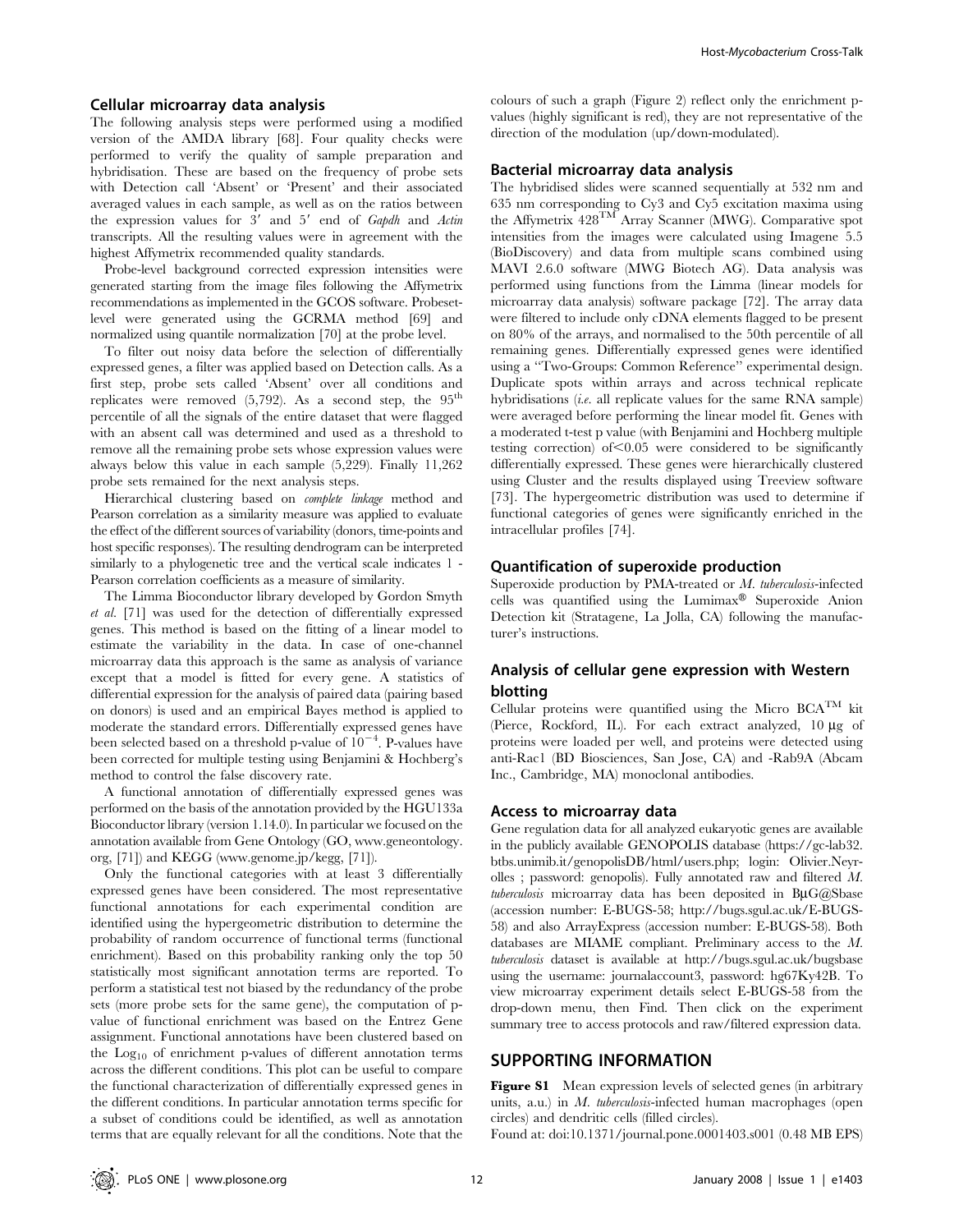#### ACKNOWLEDGMENTS

M. tuberculosis genomic DNA was generously provided by Colorado State University, TB Vaccine Testing and Research Materials (HHSN266200400091C). We thank Donatella Biancolini (Genopolis, Milan, Italy) for processing the microarray experiments of infected Mos and DCs, and Ottavio Beretta and Federico Vitulli (Genopolis, Milan, Italy) for bioinformatics support. We thank Lorenz Wernisch for helpful discussions on microarray analysis methods.

## **REFERENCES**

- 1. Ricciardi-Castagnoli P, Granucci F (2002) Opinion: Interpretation of the complexity of innate immune responses by functional genomics. Nat Rev Immunol 2: 881–889.
- 2. Schnappinger D, Schoolnik GK, Ehrt S (2006) Expression profiling of host pathogen interactions: how Mycobacterium tuberculosis and the macrophage adapt to one another. Microbes Infect 8: 1132–1140.
- 3. Waddell SJ, Butcher PD (2007) Microarray analysis of whole genome expression of intracellular Mycobacterium tuberculosis. Curr Mol Med 7: 287–296.
- 4. Waddell SJ, Butcher PD, Stoker NG (2007) RNA profiling in host-pathogen interactions. Curr Opin Microbiol 10: 297–302.
- 5. Russell DG (2001) Mycobacterium tuberculosis: here today, and here tomorrow. Nat Rev Mol Cell Biol 2: 569–577.
- 6. Vergne I, Chua J, Singh SB, Deretic V (2004) Cell biology of Mycobacterium tuberculosis phagosome. Annu Rev Cell Dev Biol 20: 367–394.
- 7. Ehrt S, Schnappinger D, Bekiranov S, Drenkow J, Shi S, et al. (2001) Reprogramming of the macrophage transcriptome in response to interferongamma and *Mycobacterium tuberculosis*: signaling roles of nitric oxide synthase-2 and phagocyte oxidase. J Exp Med 194: 1123–1140.
- 8. Chaussabel D, Semnani RT, McDowell MA, Sacks D, Sher A, et al. (2003) Unique gene expression profiles of human macrophages and dendritic cells to
- phylogenetically distinct parasites. Blood 102: 672–681. 9. Nau GJ, Richmond JF, Schlesinger A, Jennings EG, Lander ES, et al. (2002) Human macrophage activation programs induced by bacterial pathogens. Proc Natl Acad Sci U S A 99: 1503–1508.
- 10. Ragno S, Romano M, Howell S, Pappin DJ, Jenner PJ, et al. (2001) Changes in gene expression in macrophages infected with Mycobacterium tuberculosis: a
- combined transcriptomic and proteomic approach. Immunology 104: 99–108. 11. Wang JP, Rought SE, Corbeil J, Guiney DG (2003) Gene expression profiling detects patterns of human macrophage responses following Mycobacterium tuberculosis infection. FEMS Immunol Med Microbiol 39: 163–172.
- 12. Schnappinger D, Ehrt S, Voskuil MI, Liu Y, Mangan JA, et al. (2003) Transcriptional adaptation of Mycobacterium tuberculosis within macrophages: insights into the phagosomal environment. J Exp Med 198: 693–704.
- 13. Cappelli G, Volpe E, Grassi M, Liseo B, Colizzi V, et al. (2006) Profiling of Mycobacterium tuberculosis gene expression during human macrophage infection: upregulation of the alternative sigma factor G, a group of transcriptional regulators, and proteins with unknown function. Res Microbiol 157: 445–455.
- 14. Talaat AM, Lyons R, Howard ST, Johnston SA (2004) The temporal expression profile of Mycobacterium tuberculosis infection in mice. Proc Natl Acad Sci U S A 101: 4602–4607.
- 15. Talaat AM, Ward SK, Wu CW, Rondon E, Tavano C, et al. (2007) Mycobacterial bacilli are metabolically active during chronic tuberculosis in murine lungs: insights from genome-wide transcriptional profiling. J Bacteriol 189: 4265–4274.
- 16. Rachman H, Strong M, Ulrichs T, Grode L, Schuchhardt J, et al. (2006) Unique transcriptome signature of Mycobacterium tuberculosis in pulmonary tuberculosis. Infect Immun 74: 1233–1242.
- 17. Tailleux L, Neyrolles O, Honore-Bouakline S, Perret E, Sanchez F, et al. (2003) Constrained intracellular survival of Mycobacterium tuberculosis in human dendritic cells. J Immunol 170: 1939–1948.
- 18. Giacomini E, Iona E, Ferroni L, Miettinen M, Fattorini L, et al. (2001) Infection of human macrophages and dendritic cells with Mycobacterium tuberculosis induces a differential cytokine gene expression that modulates T cell response. J Immunol 166: 7033–7041.
- 19. Henderson RA, Watkins SC, Flynn JL (1997) Activation of human dendritic cells following infection with Mycobacterium tuberculosis. J Immunol 159: 635-643.
- 20. Stenger S, Niazi KR, Modlin RL (1998) Down-regulation of CD1 on antigenpresenting cells by infection with Mycobacterium tuberculosis. J Immunol 161: 3582–3588.
- 21. Harris MA, Clark J, Ireland A, Lomax J, Ashburner M, et al. (2004) The Gene Ontology (GO) database and informatics resource. Nucleic Acids Res 32: D258–261.
- 22. Kanehisa M (1997) A database for post-genome analysis. Trends Genet 13: 375–376.
- 23. Kanehisa M, Goto S (2000) KEGG: kyoto encyclopedia of genes and genomes. Nucleic Acids Res 28: 27–30.
- 24. Werner E (2004) GTPases and reactive oxygen species: switches for killing and signaling. J Cell Sci 117: 143–153.
- 25. Yamauchi A, Marchal CC, Molitoris J, Pech N, Knaus U, et al. (2005) Rac GTPase isoform-specific regulation of NADPH oxidase and chemotaxis in

#### Author Contributions

Conceived and designed the experiments: PB ON BG NS LT SW PR AM MF. Performed the experiments: ON LT SW AM AT. Analyzed the data: PB ON BG NS LT SW PR AM MP MW MF. Contributed reagents/ materials/analysis tools: PB ON NS LT SW AM MP MW MF. Wrote the paper: PB ON BG NS LT SW PR AM MP MF. Other: Contributed to obtaining funding: NS BG PB PR ON. Co-senior authors: MF ON.

murine neutrophils in vivo. Role of the C-terminal polybasic domain. J Biol Chem 280: 953–964.

- 26. Werling D, Hope JC, Howard CJ, Jungi TW (2004) Differential production of cytokines, reactive oxygen and nitrogen by bovine macrophages and dendritic cells stimulated with Toll-like receptor agonists. Immunology 111: 41–52.
- 27. Savina A, Jancic C, Hugues S, Guermonprez P, Vargas P, et al. (2006) NOX2 controls phagosomal pH to regulate antigen processing during crosspresentation by dendritic cells. Cell 126: 205–218.
- 28. Nicholson S, Bonecini-Almeida Mda G, Lapa e Silva JR, Nathan C, Xie QW, et al. (1996) Inducible nitric oxide synthase in pulmonary alveolar macrophages from patients with tuberculosis. J Exp Med 183: 2293–2302.
- 29. Wang CH, Liu CY, Lin HC, Yu CT, Chung KF, et al. (1998) Increased exhaled nitric oxide in active pulmonary tuberculosis due to inducible NO synthase upregulation in alveolar macrophages. Eur Respir J 11: 809–815.
- 30. Nathan C, Shiloh MU (2000) Reactive oxygen and nitrogen intermediates in the relationship between mammalian hosts and microbial pathogens. Proc Natl Acad Sci U S A 97: 8841–8848.
- 31. Barker LP, George KM, Falkow S, Small PL (1997) Differential trafficking of live and dead Mycobacterium marinum organisms in macrophages. Infect Immun 65: 1497–1504.
- 32. Sturgill-Koszycki S, Schlesinger PH, Chakraborty P, Haddix PL, Collins HL, et al. (1994) Lack of acidification in Mycobacterium phagosomes produced by exclusion of the vesicular proton-ATPase. Science 263: 678–681.
- 33. Lombardi D, Soldati T, Riederer MA, Goda Y, Zerial M, et al. (1993) Rab9 functions in transport between late endosomes and the trans Golgi network. Embo J 12: 677–682.
- 34. Kawai T, Akira S (2006) Innate immune recognition of viral infection. Nat Immunol 7: 131–137.
- 35. Machado FS, Johndrow JE, Esper L, Dias A, Bafica A, et al. (2006) Antiinflammatory actions of lipoxin A4 and aspirin-triggered lipoxin are SOCS-2 dependent. Nat Med 12: 330–334.
- 36. Yoshimura A, Naka T, Kubo M (2007) SOCS proteins, cytokine signalling and immune regulation. Nat Rev Immunol 7: 454–465.
- 37. Mangan JA, Monahan IM, Butcher PD (2002) Gene expression during hostpathogen interactions: approaches to bacterial mRNA extraction and labeling for microarray analysis. In: Wren BW, Dorrell N, eds. Methods in Microbiology. London: Academic Press.
- 38. McKinney JD, Honer zu Bentrup K, Munoz-Elias EJ, Miczak A, Chen B, et al. (2000) Persistence of Mycobacterium tuberculosis in macrophages and mice requires the glyoxylate shunt enzyme isocitrate lyase. Nature 406: 735–738.
- 39. Van der Geize R, Yam K, Heuser T, Wilbrink MH, Hara H, et al. (2007) A gene cluster encoding cholesterol catabolism in a soil actinomycete provides insight into Mycobacterium tuberculosis survival in macrophages. Proc Natl Acad Sci U S A 104: 1947–1952.
- 40. Shi L, Sohaskey CD, Kana BD, Dawes S, North RJ, et al. (2005) Changes in energy metabolism of Mycobacterium tuberculosis in mouse lung and under in vitro conditions affecting aerobic respiration. Proc Natl Acad Sci U S A 102: 15629–15634.
- 41. Kendall SL, Movahedzadeh F, Rison SC, Wernisch L, Parish T, et al. (2004) The Mycobacterium tuberculosis dosRS two-component system is induced by multiple stresses. Tuberculosis (Edinb) 84: 247–255.
- 42. Kumar A, Toledo JC, Patel RP, Lancaster JR Jr, Steyn AJ (2007) Mycobacterium tuberculosis DosS is a redox sensor and DosT is a hypoxia sensor. Proc Natl Acad Sci U S A 104: 11568–11573.
- 43. Ohno H, Zhu G, Mohan VP, Chu D, Kohno S, et al. (2003) The effects of reactive nitrogen intermediates on gene expression in Mycobacterium tuberculosis. Cell Microbiol 5: 637–648.
- 44. Roberts DM, Liao RP, Wisedchaisri G, Hol WG, Sherman DR (2004) Two sensor kinases contribute to the hypoxic response of Mycobacterium tuberculosis. J Biol Chem 279: 23082–23087.
- 45. Park HD, Guinn KM, Harrell MI, Liao R, Voskuil MI, et al. (2003) Rv3133c/ dosR is a transcription factor that mediates the hypoxic response of Mycobacterium tuberculosis. Mol Microbiol 48: 833–843.
- 46. Kendall SL, Withers M, Soffair CN, Moreland NJ, Gurcha S, et al. (2007) A highly conserved transcriptional repressor controls a large regulon involved in lipid degradation in Mycobacterium smegmatis and Mycobacterium tuberculosis. Mol Microbiol 65: 684–699.
- 47. Karakousis PC, Yoshimatsu T, Lamichhane G, Woolwine SC, Nuermberger EL, et al. (2004) Dormancy phenotype displayed by extracellular Mycobacterium tuberculosis within artificial granulomas in mice. J Exp Med 200: 647–657.